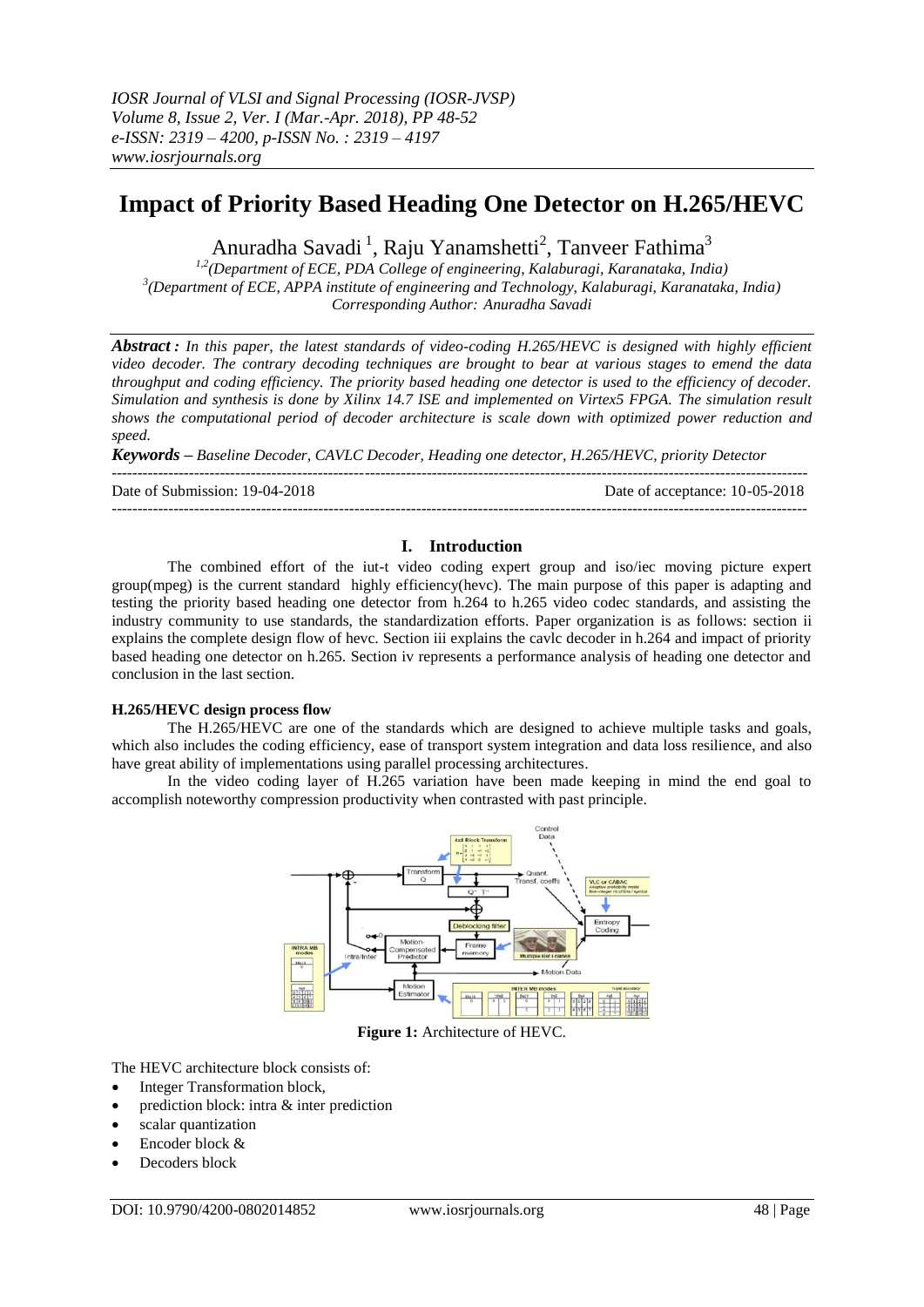In H.265, initially the source video is distributed into bits of luma and chroma. Then the improvement approximation and check, utilized the man handle transient and special redundancies. By the change coding, quantization and entropy coding are related in sequential, which at long last make the yield bit stream. This can be utilized to convey over structure or set away with visual or appealing limit gadgets. The whole number change square, forecast piece and scalar quantization pieces.

## **II. Background Work**

Initially look into the heading one bits of information in entropy coding. In context of the recognition, a need based heading one marker is then anticipated.



**Figure 2** : Evenly partitioned detector

Regardless of the way that there are a couple of diagrams in writing overseeing Exp-Golomb or CAVLC translating, few of them said how heading one area was made sense of it. The essential reference setup is established in. It proposed a locator that comparably parts the sense of duty regarding 4 sub words. From each sub word, the proximity of "1" is perceived. Then these outcomes will make sense which sub word ought to be likewise attempted, as appeared in Figure 2.

Need encoder0's yield shows the situation of "one" in the sub word, while require encoder1's yield demonstrates which sub word has the heading one. Truly, it's 2 level encoder and can't keep running in parallel. Encoder1 picks a sub word in light of need where part [3:0] has the most raised need and part [15: 12] has the scarcest need. As exhibited encoder1"s sign, encoder0 picks one right sub word out of 4 and encodes the heading "1" in the picked sub word as the last heading one site.

With a specific extreme target to consider the whole bit stream analyzing procedure where entropy unraveling is gone along with, we built up an unusual state system appear, imitating control and correspondence certifiable video deciphering. Its yield veered from JM9.4 programming with insist cure work. The system indicates has inside kiosks to check the aggregate no of Exp-Golomb codes and CAVLC codes which require heading one exposure. It comparably has specific hostages to measure of these codes in various heading one point. 5 unmistakable test accounts, termed as akiyo, news and car phones, and foreman, with QCIF 300 bundling strategies at 30 22fps are utilized. The quantization constraints set to 22, 25, 28, 32, and 36, freely which are encoded by JM programming. The honest to goodness outline of heading one's location was thus gotten by preoccupation with these information bit streams The intraframe and interframe have to some degree phenomenon heading one quantifiable position rate since for the most part the intraframe has all the more holding up data and requires more CAVLC decoding exertion.

For instance, private interframe, guides undefined toward or in excess of 10 start to have appropriate around 0 (under 0.01%) codes scrambling, while for intra sort out, this inspiration driving confinement is incremented to a high location it shows the particular positions 14 and 15 have around 0 codes dispersal in any case, both intra and interframes share a proportionate inclination of the location is, the fewer open entryways that a heading one is established.

# **III. proposed architecture**

This paper is an adaption or extension of priority based heading one detector from H.264/AVC [1], [2], to H.265/HEVC decoder design. The 16-bit input is non-uniformly divided into three sub-detector with individual enabling control signal, as shown the below architecture (figure. 3).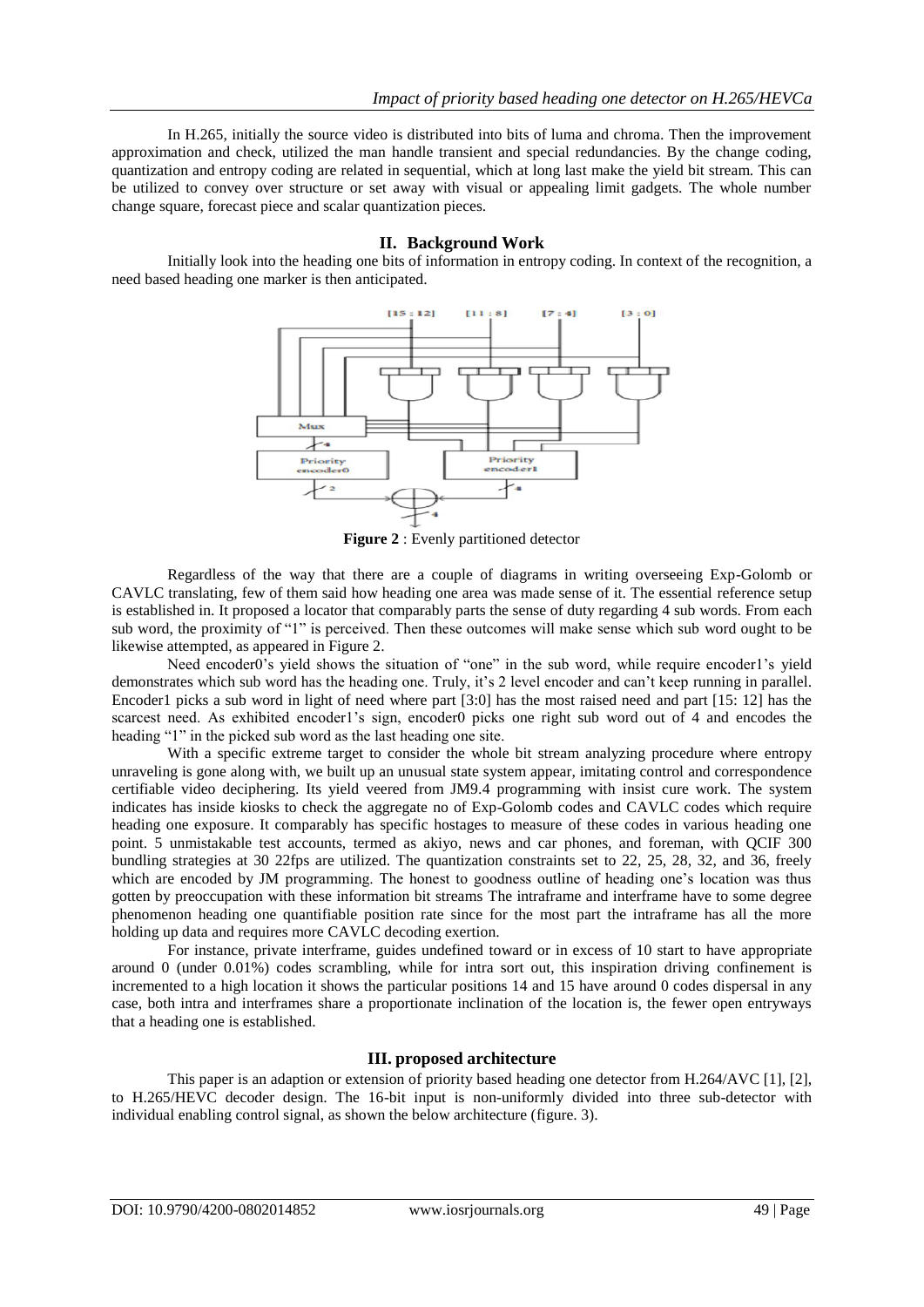

From the examination, we reason that the condition of heading one no uncertainly occurs about the 2nd data bit (position = 1). The initial two positions (position 0 + position 1) address basically 80% of all situations and initial 6 positions (position $0 + \cdots$  positions) address practically 99%. Therefore we recommend a need based non-uniform package heading one discoverer where data 16bits are separated into three uneven sub detectors and each sub detector can be especially drawn in and debilitated. Figure 4 displays the anticipated plot.

In our outline, input bit stream from bit stream buffer is organized by an "enable" flag. On the off chance that present code word needs heading one location, the entire 16bits are empowered and gone to the heading one indicator, else the finder is handicapped to decrease superfluous exchanging. The whole locator is divided into three sections, every one of which handles an alternate lump of information bits with shifting need. Dec2, which has the most noteworthy need, frames the initial two data bits and is dynamic every one of the chance to recognize whether there is a "1" and it's looking at location (just 1st bit location or 2nd bit location). If "1"is found in dec2, which flags a convincing distinguished proof regarding the heading "one" in a codeword, the position data is send to the last require encoder to influence a going to place. Meanwhile, the last require dec4 and the most immaterial dec10 are obstructed to spare control.

Then again, there is 20% believability that dec2 will dismissal to detect a "one" and dec4 will be able along these lines. dec2 and dec4 both can"t discover a heading one more once in a while and dec10 will be dynamic yet has just 1% plausibility. Regardless, if the main decoder which looks [3:0] finds a "1", paying little notice it what the possible result of the other three decoders is, one can expect that the initial "1" is in bits [3:0].



**Figure 4:** Average heading one position [1]

# **IV. performance analysis**

H.265/HEVC decoder is implemented on FPGA Virtex5 with verilog HDL, simulation and synthesis is done by using Xilinx 14.7 ISE. Akiyo video input with 300 frames QCIF is used for the decoder, which will shows the following results. In particular this paper focused on priority based heading one detector statistical results, found to be more efficient than the existing one, in terms of area, power and propagation delay [table1].

| <b>TADLE.</b> I Synthesis output of heading one detector |        |  |  |  |  |  |  |
|----------------------------------------------------------|--------|--|--|--|--|--|--|
| Supply voltage                                           | 1.0V   |  |  |  |  |  |  |
| Maximum frequency                                        | 250MHz |  |  |  |  |  |  |
| Number of Slice LUTs (Detector)                          |        |  |  |  |  |  |  |
| Number of slice LUTs (Decoder)                           | 157    |  |  |  |  |  |  |
| Dynamic Power (Detector)                                 | 0mW    |  |  |  |  |  |  |

**TABLE: 1** Synthesis output of heading one detector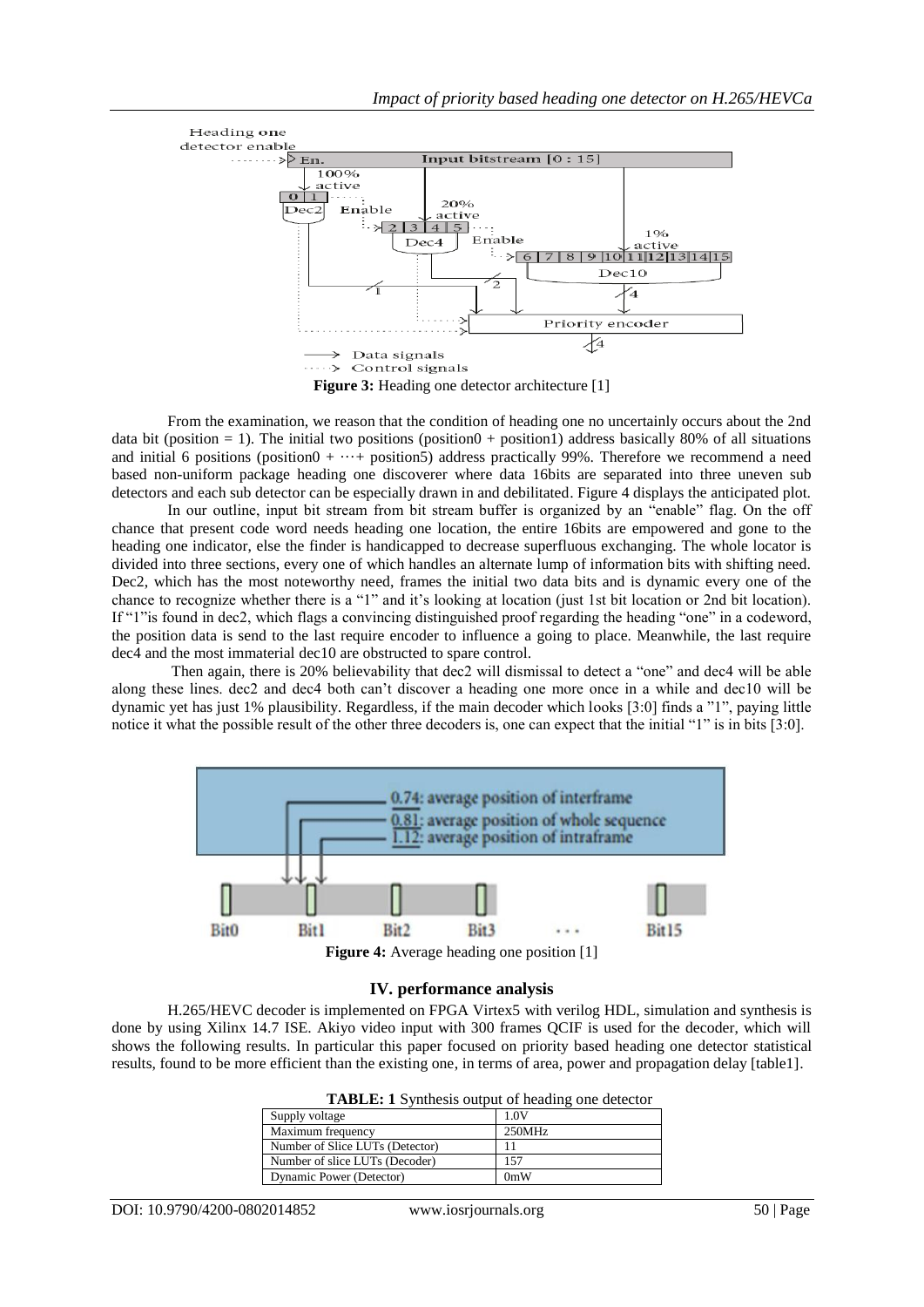| Dynamic power (Decoder)      | 88mW                |
|------------------------------|---------------------|
| Propagation delay (Decoder)  | 12.94 <sub>ns</sub> |
| Propagation delay (Detector) | 6.15ns              |

Video sequence is read from the circular bit-stream buffer as 16-bit data and given for statistical computation of heading on detector, where starting from the MSB bit if binary bit "1" found in first two bits then 100% efficiency will be gained and need not proceed for the further calculation and hence computation speed will be enhanced as show in simulation results (fig 5).

|                     |              |              |                  |                   |              |  |            |      |                  | 0.002812873 ms |            |  |      |                  |  |
|---------------------|--------------|--------------|------------------|-------------------|--------------|--|------------|------|------------------|----------------|------------|--|------|------------------|--|
| <b>Name</b>         | <b>Value</b> | $10.0010$ ms |                  |                   | $10.0015$ ms |  | 10.0020 ms |      | $ 0.0025$ ms     |                | 10.0030 ms |  |      | 10,0035 ms       |  |
| heading_one_en 0    |              |              |                  |                   |              |  |            |      |                  |                |            |  |      |                  |  |
| BitStream_buffer    |              |              | 1010101111001101 |                   |              |  |            |      | 0010101010111100 |                |            |  |      | 0000000011111111 |  |
| heading_one_po 0010 |              |              |                  | 00 <sub>D</sub> o |              |  |            | 0000 |                  |                |            |  | 1000 |                  |  |
|                     |              |              |                  |                   |              |  |            |      |                  |                |            |  |      |                  |  |

Figure 5: Simulation results of heading one detector.

The further following results shows the area optimization (fig. 6) and Register transfer logic (RTL) Schematic of heading one detector (fig. 7) and figure 8 shows the internal logical structure of the same.

| Device utilization summary:                    |    |  |                 |       |
|------------------------------------------------|----|--|-----------------|-------|
| Selected Device : 5vlx50tff1136-1              |    |  |                 |       |
| Slice Logic Utilization:                       |    |  |                 |       |
| Number of Slice LUTs:                          |    |  | 11 out of 28800 | O %   |
| Number used as Logic:                          |    |  | 11 out of 28800 | Ο Sk  |
| Slice Logic Distribution:                      |    |  |                 |       |
| Number of LUT Flip Flop pairs used: 11         |    |  |                 |       |
| Number with an unused Flip Flop: 11 out of 11  |    |  |                 | 100%  |
| Number with an unused LUT:                     |    |  | 0 out of 11     | O‰    |
| Number of fully used LUT-FF pairs: 0 out of 11 |    |  |                 | о∗⊧   |
| Number of unique control sets:                 | O  |  |                 |       |
| IO Utilization:                                |    |  |                 |       |
| Number of IOs:                                 | 21 |  |                 |       |
| Number of bonded IOBs:                         |    |  | 20 out of 480   | $4$ % |





**Figure 7:** RTL schematic of heading one detector